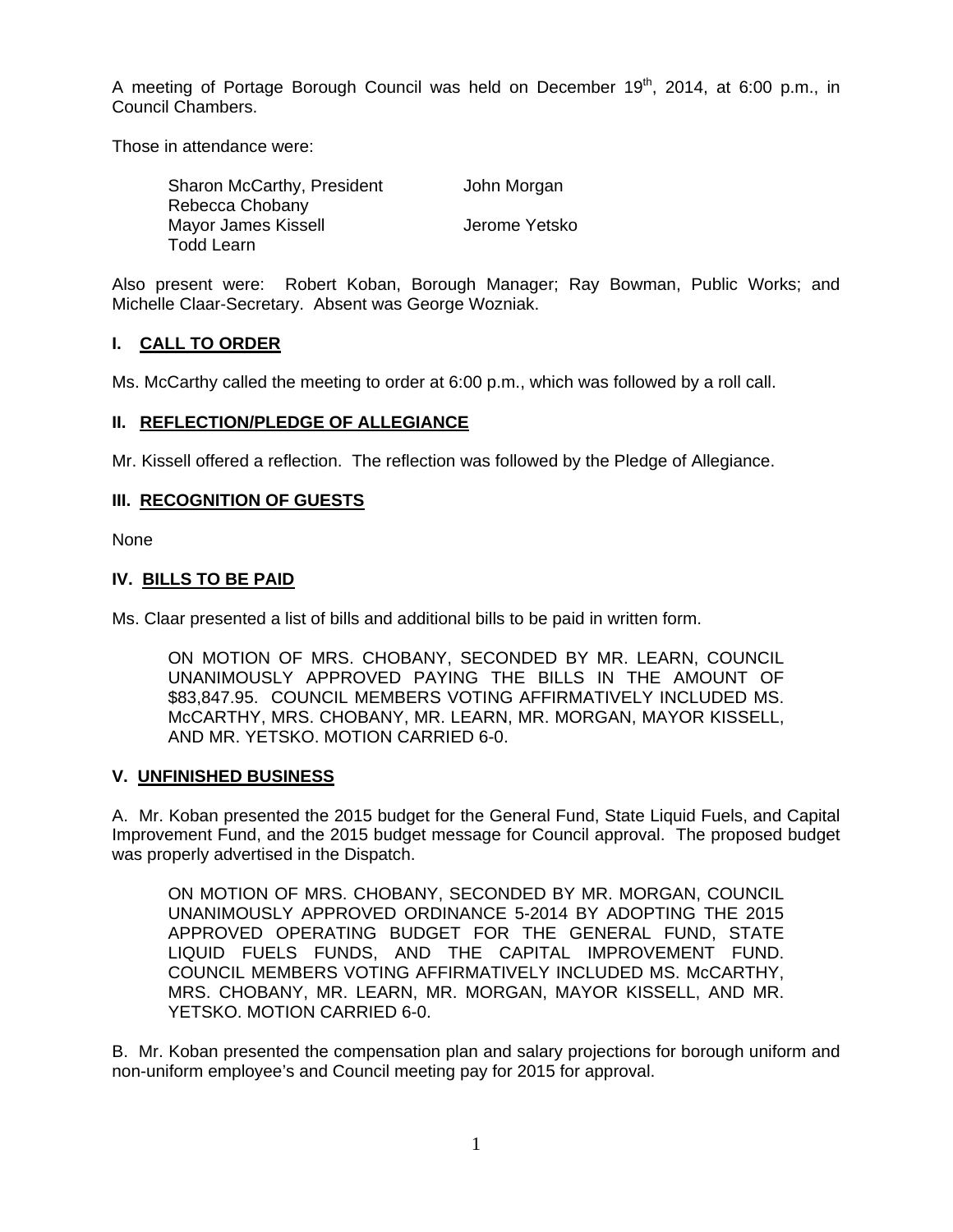ON MOTION OF MRS. CHOBANY, SECONDED BY MR. LEARN, COUNCIL UNANIMOUSLY APPROVED ORDINANCE 6-2014 BY ADOPTING THE 2015 COMPENSATION PLAN AND SETTING THE WAGES FOR BOROUGH EMPLOYEES AND COUNCIL MEETING PAY. COUNCIL MEMBERS VOTING AFFIRMATIVELY INCLUDED MS. McCARTHY, MRS. CHOBANY, MR. LEARN, MR. MORGAN, MAYOR KISSELL, AND MR. YETSKO. MOTION CARRIED 6-0.

C. Mr. Koban presented Council with the 2015 millage rate and breakdown for approval.

ON MOTION OF MR. MORGAN, SECONDED BY MAYOR KISSELL, COUNCIL UNANIMOUSLY APPROVED ORDINANCE 7-2014 BY SETTING THE 2015 GENERAL PURPOSE MILLS AT 16.5 MILLS AND .5 MILLS FOR FIRE PROTECTION AT A TOTAL OF 17 MILLS. COUNCIL MEMBERS VOTING AFFIRMATIVELY INCLUDED MS. McCARTHY, MRS. CHOBANY, MR. LEARN, MR. MORGAN, MAYOR KISSELL, AND MR. YETSKO. MOTION CARRIED 6-0.

D. Mr. Bowman and Mr. Koban commenced with the bid opening for a truck, trailer, and tractor/loader that was properly advertised. There was only one bid received from a William Bonin. The bid amount submitted by Mr. Bonin was \$82,000.00. Mr. Koban explained that a resolution was required for any financial loan obligation; if the bid was awarded.

ON MOTION OF MAYOR KISSELL, SECONDED BY MR. LEARN, COUNCIL UNANIMOUSLY ACCEPTED AND AWARDED MR. WILLIAM BONIN THE TRUCK, TRAILER, AND EQUIPMENT BID IN THE AMOUNT OF \$82,000.00. COUNCIL MEMBERS VOTING AFFIRMATIVELY INCLUDED MS. McCARTHY, MRS. CHOBANY, MR. LEARN, MR. MORGAN, MAYOR KISSELL, AND MR. YETSKO. MOTION CARRIED 6-0.

E. The Portage Area Sewer Authority submitted a request for an exemption of road and driveway permit fees for the sanitary storm project in Ward 3 of the Borough.

ON MOTION OF MR. YETSKO, SECONDED BY MR. MORGAN, COUNCIL UNANIMOUSLY APPROVED THE REQUEST TO THE PORTAGE AREA SEWER AUTHORITY FOR THE SANITARY STORM PROJECT IN WARD 3 FOR THE EXEMPTION OF ROAD AND DRIVEWAY PERMIT FEES IN THE AMOUNT OF \$9,845.00. COUNCIL MEMBERS VOTING AFFIRMATIVELY INCLUDED MS. McCARTHY, MRS. CHOBANY, MR. LEARN, MR. MORGAN, MAYOR KISSELL, AND MR. YETSKO. MOTION CARRIED 6-0.

F. Mr. Koban apprised Council of the financing options for the truck, trailer, and equipment previously awarded to Mr. William Bonin. Mr. Koban presented a resolution for the financial loan obligation proposal submitted by First Summit Bank.

ON MOTION OF MR. LEARN, SECONDED BY MAYOR KISSELL, COUNCIL UNANIMOUSLY APPROVED RESOLUTION 18-2014 BY AUTHORIZING A FINANCIAL LOAN OBLIGATION WITH FIRST SUMMIT BANK FOR THE PURCHASE OF A 2008 TRUCK, 2008 KUBOTA TRACTOR, AND A CAM TILT TRAILER IN THE AMOUNT OF \$81,500.00 AT A INTEREST RATE OF 3.5% FOR 72 MONTHS. COUNCIL MEMBERS VOTING AFFIRMATIVELY INCLUDED MS. McCARTHY, MRS. CHOBANY, MR. LEARN, MR. MORGAN, MAYOR KISSELL, AND MR. YETSKO. MOTION CARRIED 6-0.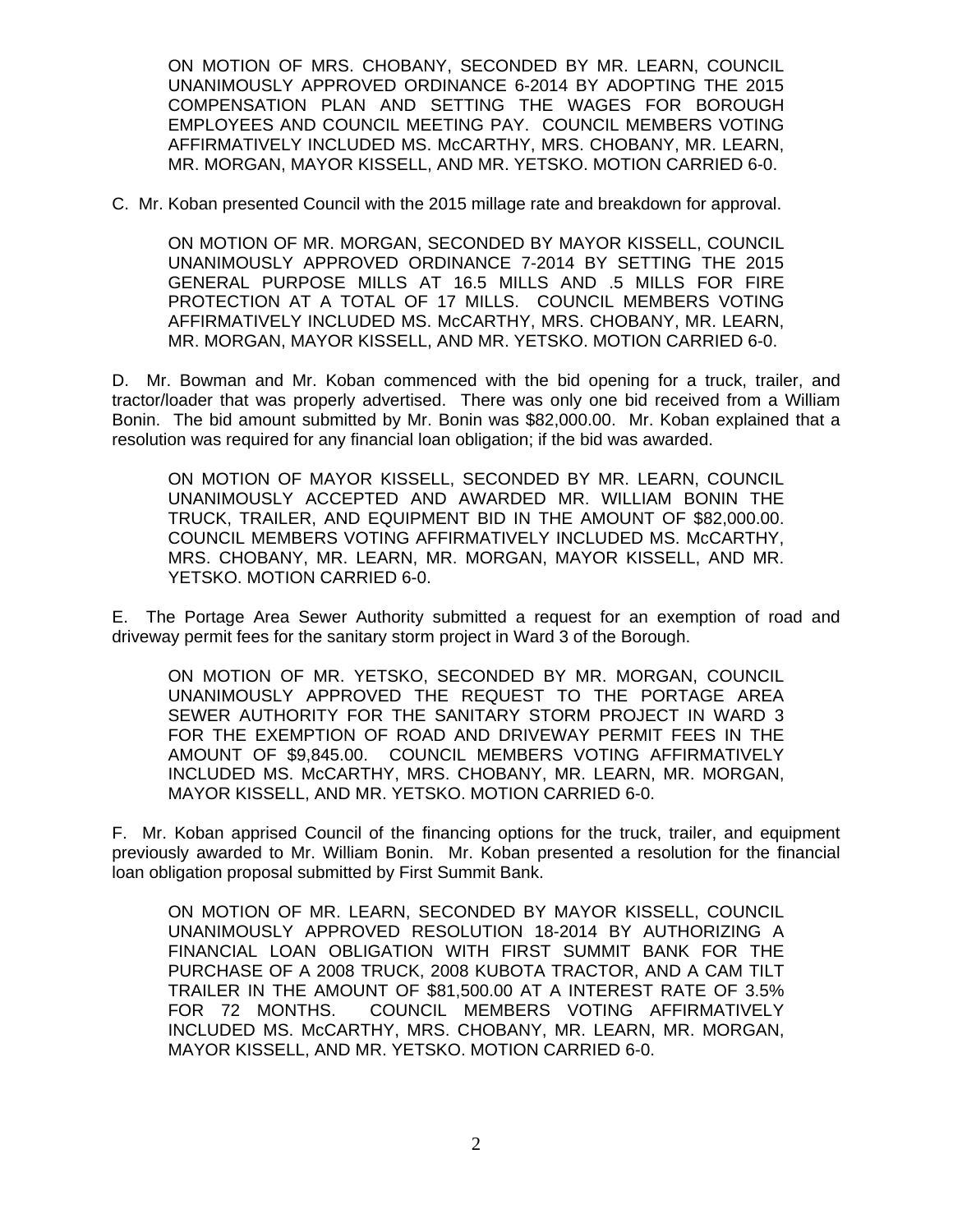Mr. Koban also commented that he was advised by Mr. Emerick that according to the Local Unit Debt Act an ordinance would be required. Mr. Emerick will prepare a proposed draft ordinance for Council's review and advertising at the January  $5<sup>th</sup>$ , 2015 regular meeting of Council.

G. Appointments to the various boards and commissions were discussed with the following:

A. One – Five year term for the Portage Municipal Water Authority Board with letters of interest received from Mr. Thomas Hodgkinson and Mr. John Gartland. Ms. McCarthy called for nominations. Mrs. Chobany nominated Mr. John Gartland and closed nominations.

ON MOTION OF MRS. CHOBANY, SECONDED BY MAYOR KISSELL, COUNCIL UNANIMOUSLY APPOINTED MR. JOHN GARTLAND TO THE PORTAGE MUNICIPAL WATER AUTHORITY BOARD FOR A FIVE YEAR TERM COMMENCING JANUARY 1<sup>ST</sup>, 2015 THROUGH<br>DECEMBER 31<sup>ST</sup>, 2019. COUNCIL MEMBERS VOTING DECEMBER 31<sup>ST</sup>, 2019. COUNCIL MEMBERS VOTING AFFIRMATIVELY INCLUDED MS. McCARTHY, MRS. CHOBANY, MR. LEARN, MR. MORGAN, MAYOR KISSELL, AND MR. YETSKO. MOTION CARRIED 6-0.

B. One-Five year term for the Portage Area Sewer Authority Board with one letter of interest received for re-appointment.

ON MOTION OF MR. MRS. CHOBANY, SECONDED BY MR. YETSKO, COUNCIL UNANIMOUSLY RE-APPOINTED MR. ROBERT HAZLETT TO THE PORTAGE AREA SEWER AUTHORITY BOARD FOR A FIVE YEAR TERM COMMENCING JANUARY 1<sup>ST</sup>, 2015 THROUGH<br>DEEMBER 31<sup>ST</sup>, 2019. COUNCIL MEMBERS VOTING DEEMBER 31<sup>SI</sup>, 2019. COUNCIL MEMBERS VOTING AFFIRMATIVELY INCLUDED MS. McCARTHY, MRS. CHOBANY, MR. LEARN, MR. MORGAN, MAYOR KISSELL, AND MR. YETSKO. MOTION CARRIED 6-0.

C. One-Five year term for the Portage Area Planning Commission with only one letter of interested received for re-appointment.

ON MOTION OF MR. MRS. CHOBANY, SECONDED BY MR. YETSKO, COUNCIL UNANIMOUSLY RE-APPOINTED MR. STEVEN LANE TO THE PORTAGE AREA PLANNING COMMISSION FOR A FIVE YEAR TERM COMMENCING JANUARY 1<sup>ST</sup>, 2015 THROUGH DEEMBER 31<sup>ST</sup>, 2019. COUNCIL MEMBERS VOTING AFFIRMATIVELY INCLUDED MS. McCARTHY, MRS. CHOBANY, MR. LEARN, MR. MORGAN, MAYOR KISSELL, AND MR. YETSKO. MOTION CARRIED 6-0.

D. One-three year term for the Portage Area Joint Recreation Commission with one letter of interest received for re-appointment.

ON MOTION OF MR. MRS. CHOBANY, SECONDED BY MR. MORGAN, COUNCIL UNANIMOUSLY RE-APPOINTED MR. DAVID SQUILLARIO TO THE PORTAGE AREA JOINT RECREATION COMMISSION FOR A THREE YEAR TERM COMMENCING JANUARY 1ST, 2015 THROUGH DECEMBER 31<sup>ST</sup>, 2017. COUNCIL MEMBERS VOTING AFFIRMATIVELY INCLUDED MS. McCARTHY, MRS. CHOBANY, MR. LEARN, MR. MORGAN, MAYOR KISSELL, AND MR. YETSKO. MOTION CARRIED 6-0.